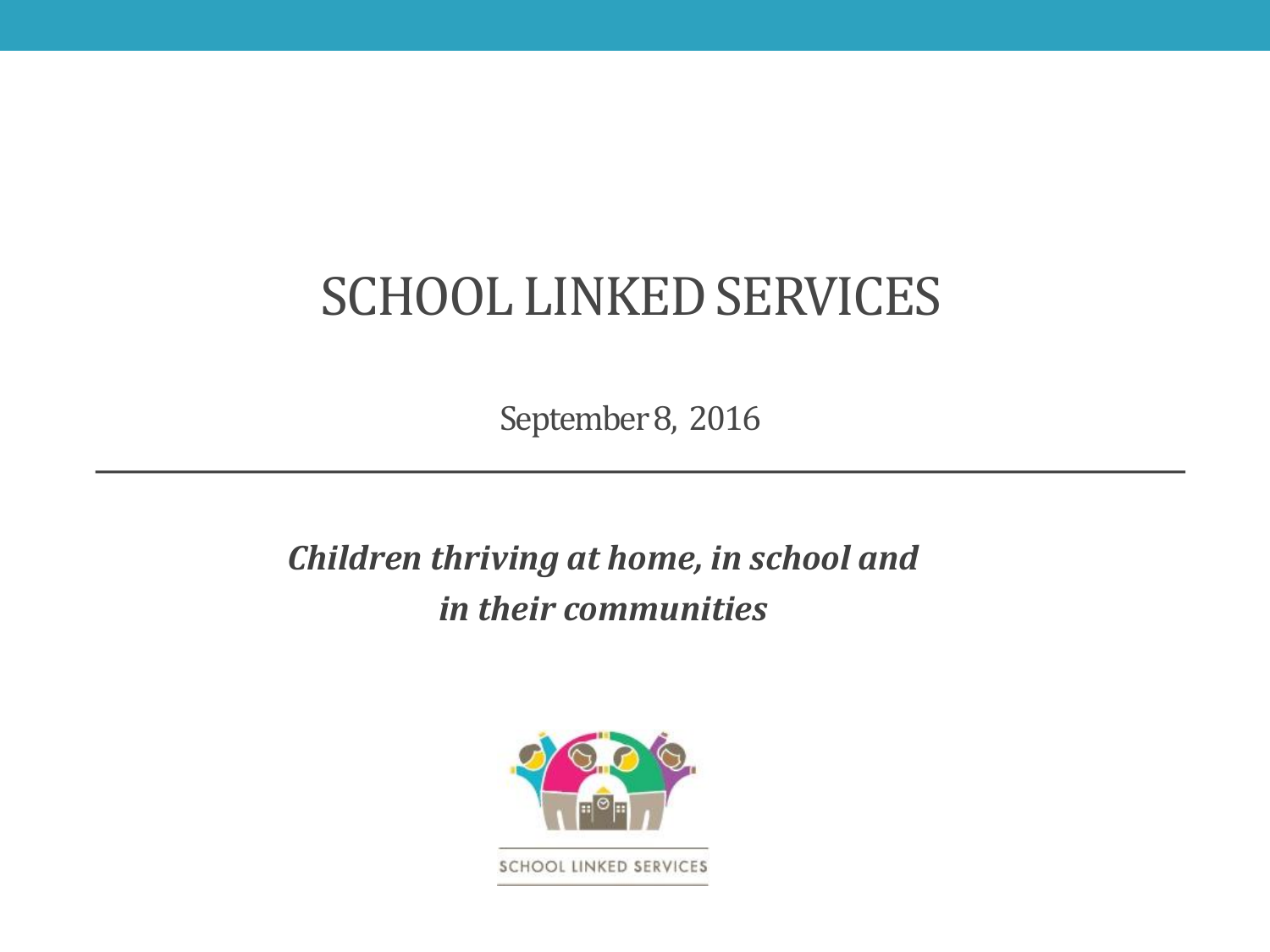# Table of Contents

- School Linked Services (SLS) Overview
	- Mission
	- Conceptual Framework
- Leveraging Partnership between SLS and Substance Use Prevention Services (SUPS)
	- Overlapping School (Districts)
	- Outreach and Referrals
	- Prevention Programs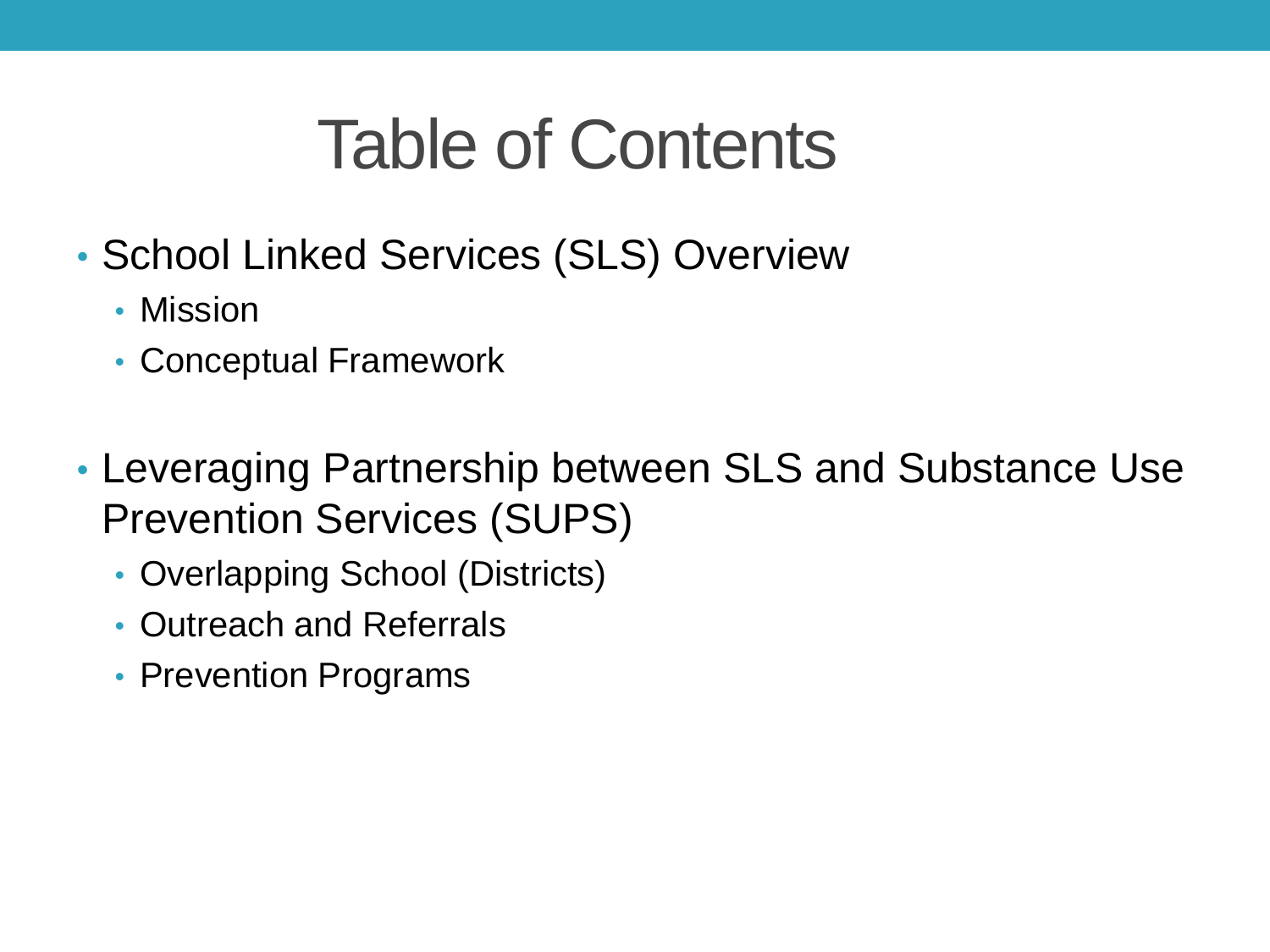### **Mission**

To improve the accessibility, efficiency and outcomes of *multi-agency services* provided to children and families in Santa Clara County *schools* through *streamlined coordination*, design and implementation of services provided by schools, public agencies and community based organizations.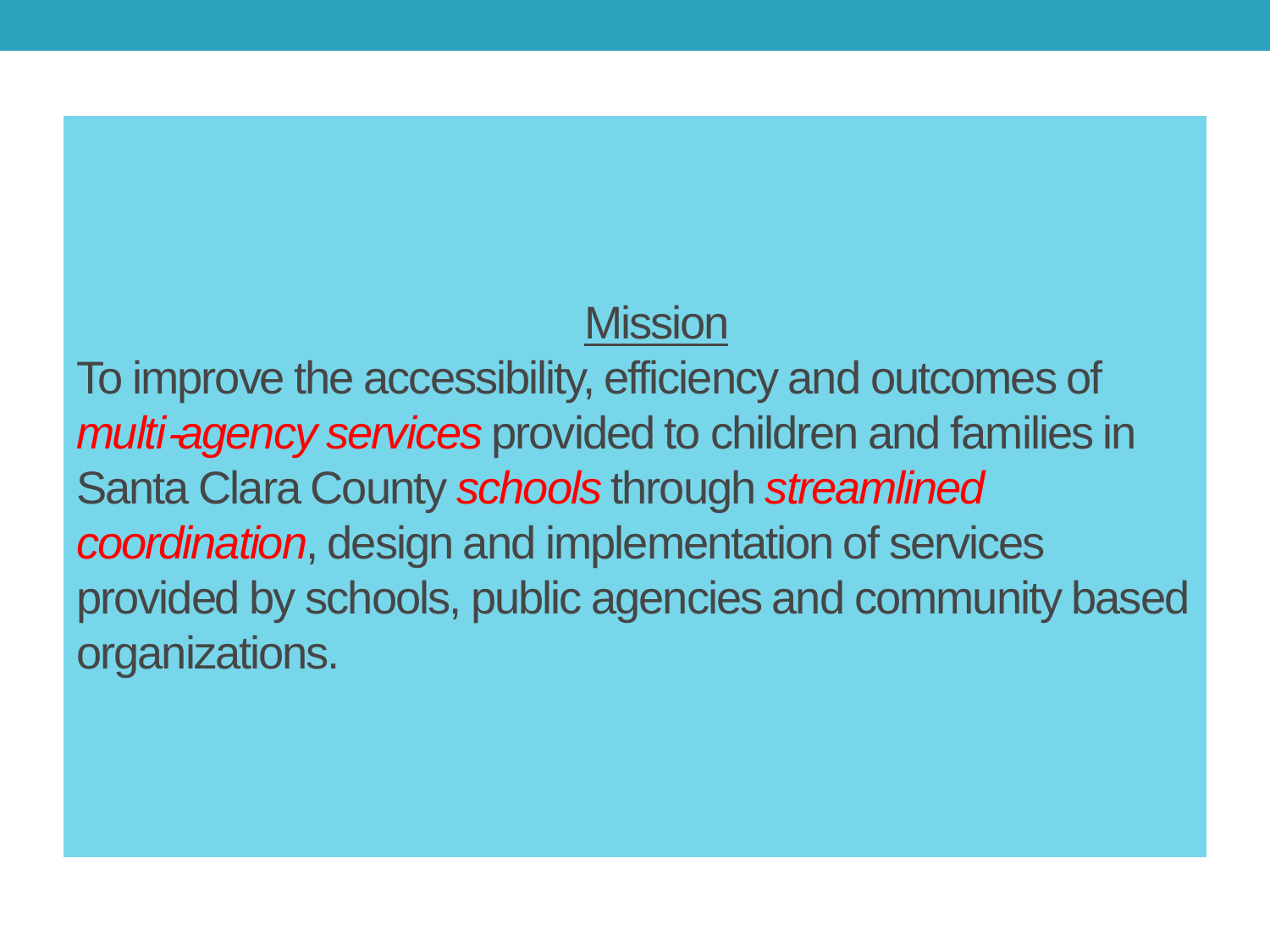## SLS Conceptual Framework



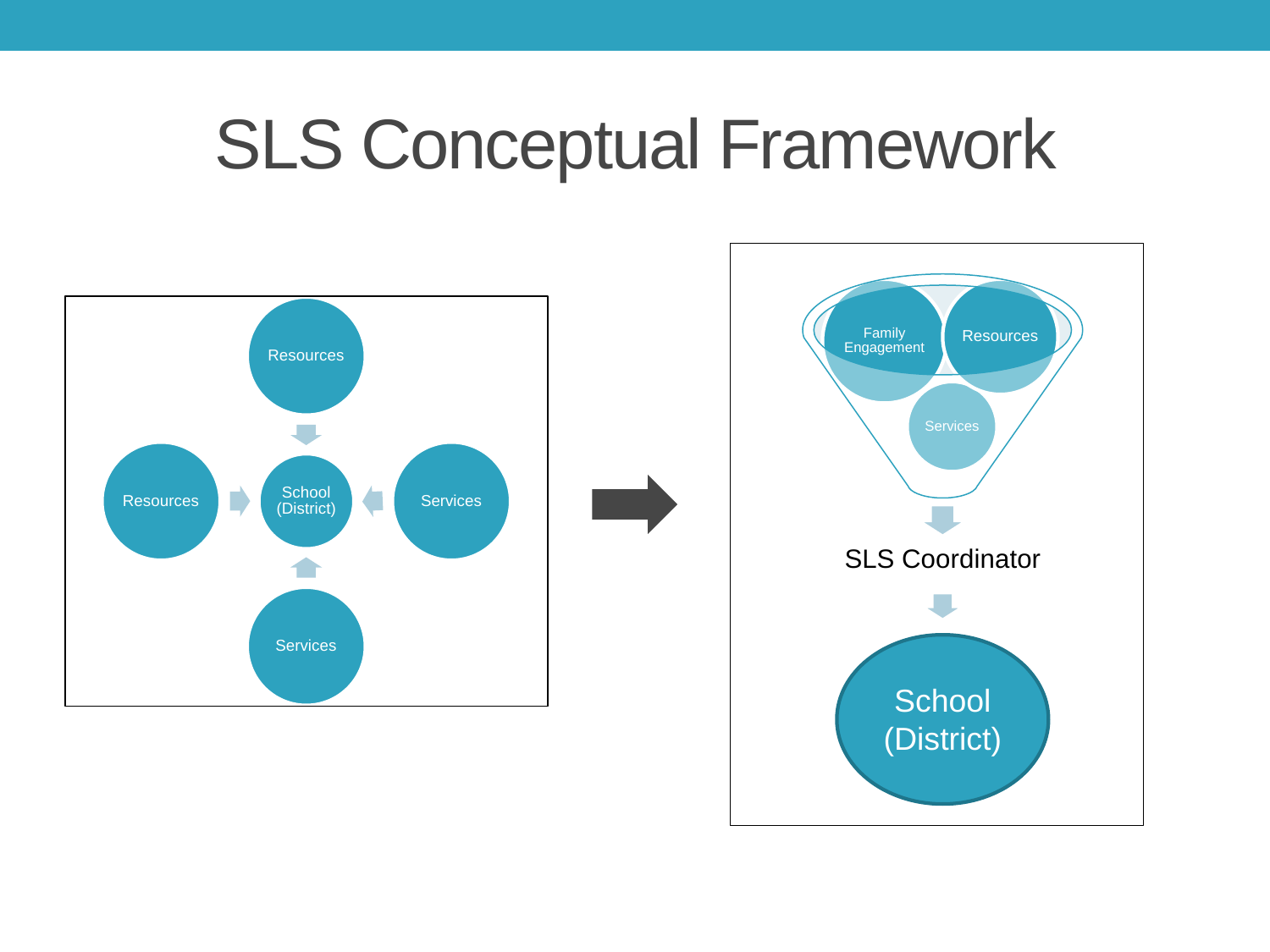## SLS Systematic Impact

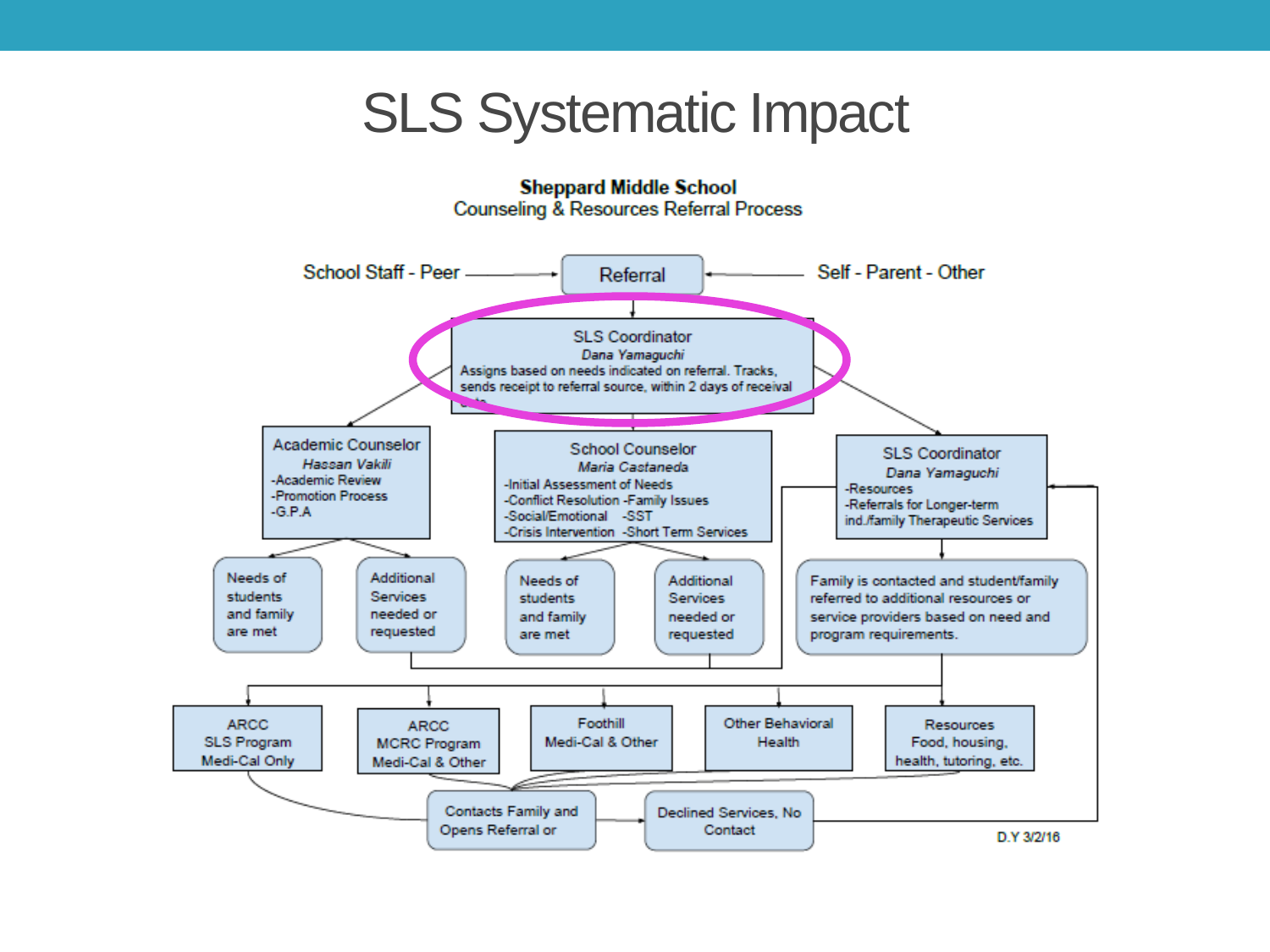Partnership with SUPS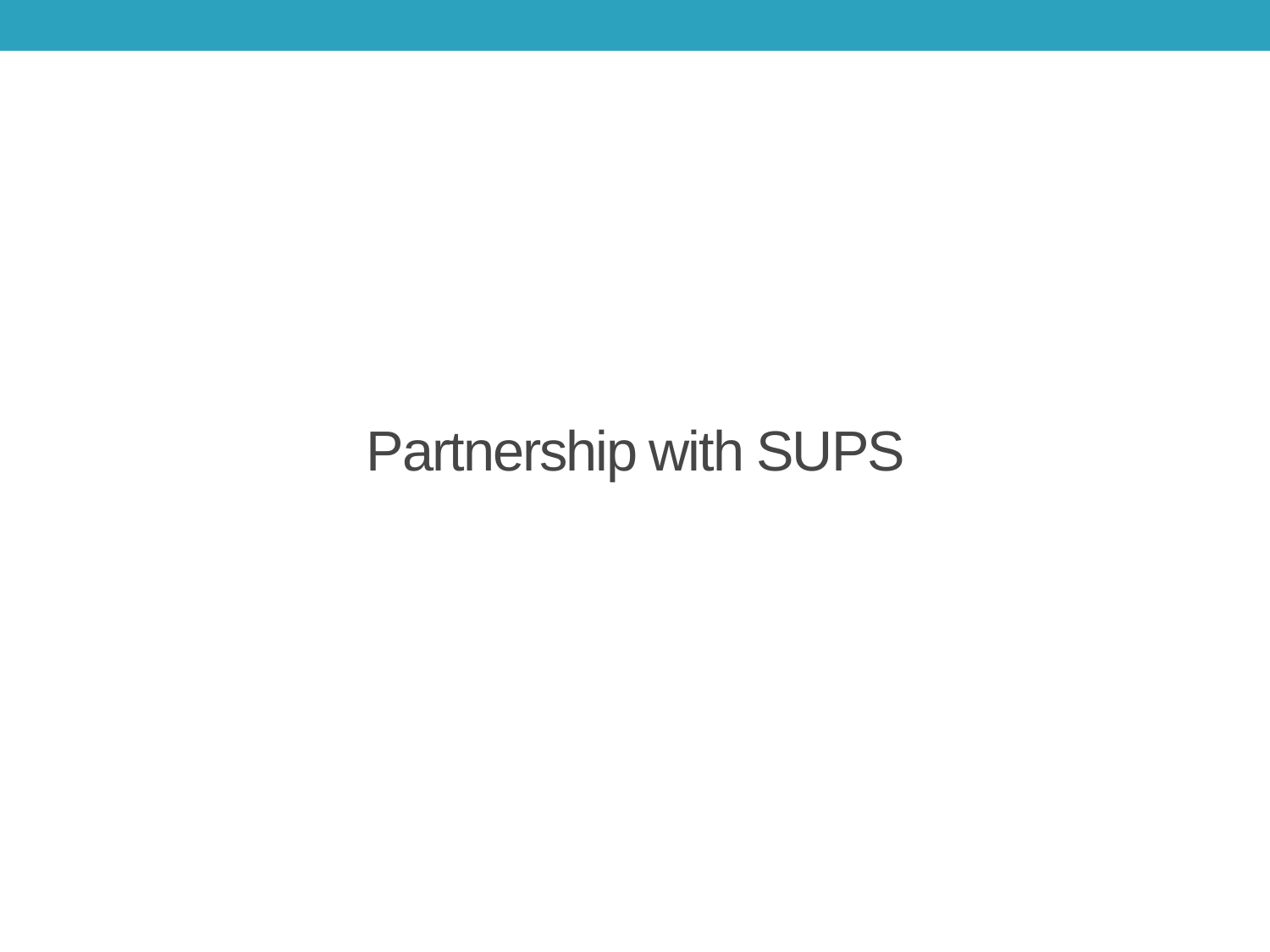# SLS and SUPS Partnership

• SLS and SUPS are provided across multiple Santa Clara County School Districts; Nine districts overlap in Fiscal Year 2016-2017.

| <b>Overlapping Districts</b> | <b>Only SLS</b>       | <b>Only SUPS</b>           |
|------------------------------|-----------------------|----------------------------|
| <b>Alum Rock Union SD</b>    | Mt View Whisman SD    | Evergreen SD               |
| <b>Campbell Union SD</b>     | <b>Luther Burbank</b> | <b>Fremont Union SD</b>    |
| East Side Union High SD      |                       | Loma Prieta Joint SD       |
| <b>Franklin-McKinley SD</b>  |                       | Los Gatos Saratoga High SD |
| <b>Gilroy Unified SD</b>     |                       | <b>Milpitas Unified SD</b> |
| Morgan Hill Unified SD       |                       | Mt View Los Altos High SD  |
| Mt Pleasant SD               |                       | <b>Orchard SD</b>          |
| <b>San Jose Unified SD</b>   |                       | Palo Alto Unified SD       |
| Oak Grove SD                 |                       | Sunnyvale SD               |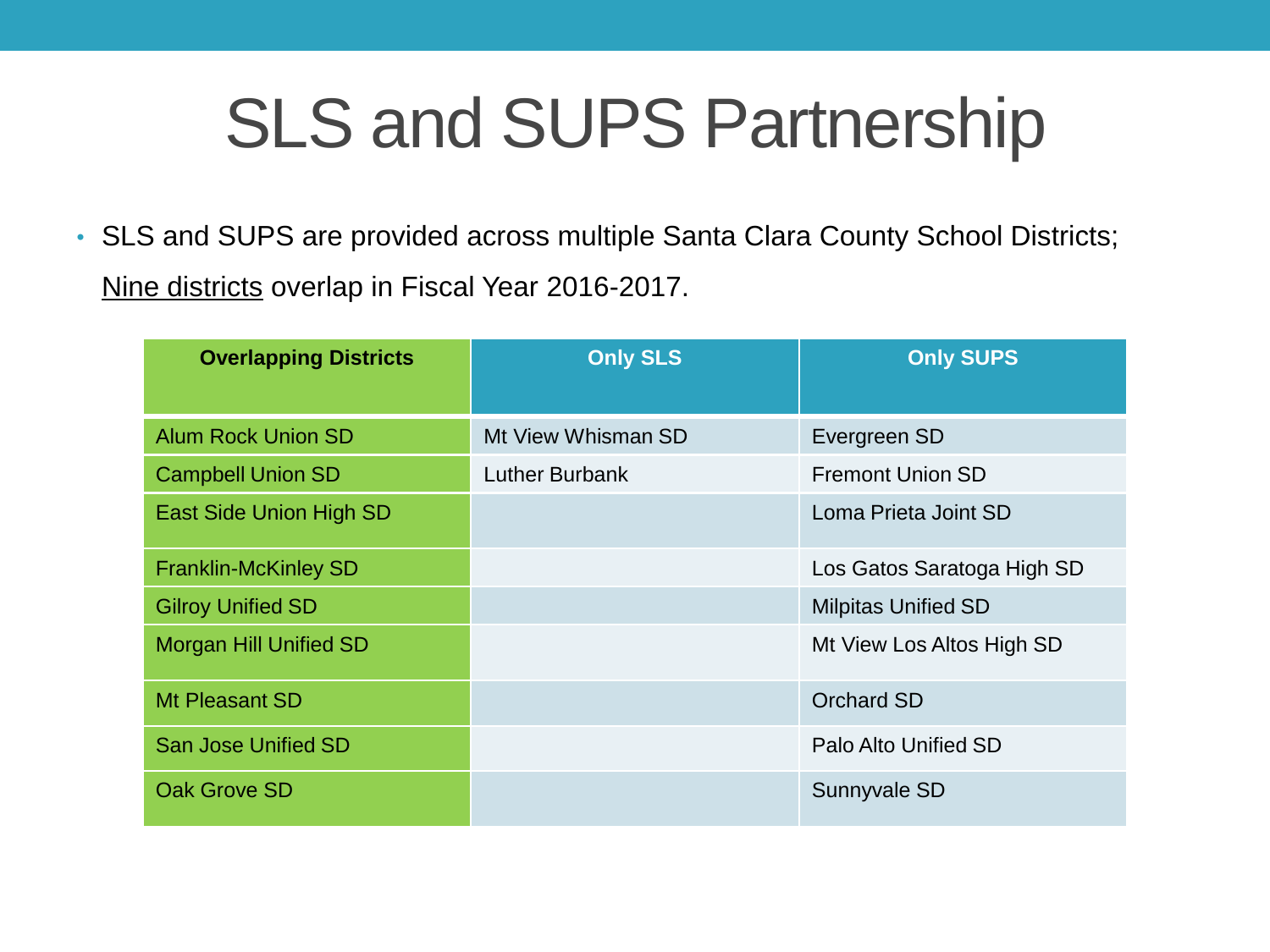### SLS and SUPS Partnership: Leveraging Resources

#### • **Community Meetings**

- SLS Coordinator attend some SUPS Provider Meetings
- SUPS providers attend *Campus Collaborative* Meetings at Measure A Schools: *Sheppard Middle School, Campbell Middle School and Overfelt High School.*

#### • **Outreach, Promotion and Referrals**

- SLS Coordinators assist in promoting SUPS services at their districts and schools
- SLS Coordinators assist in referring families to SUPS through a coordinated effort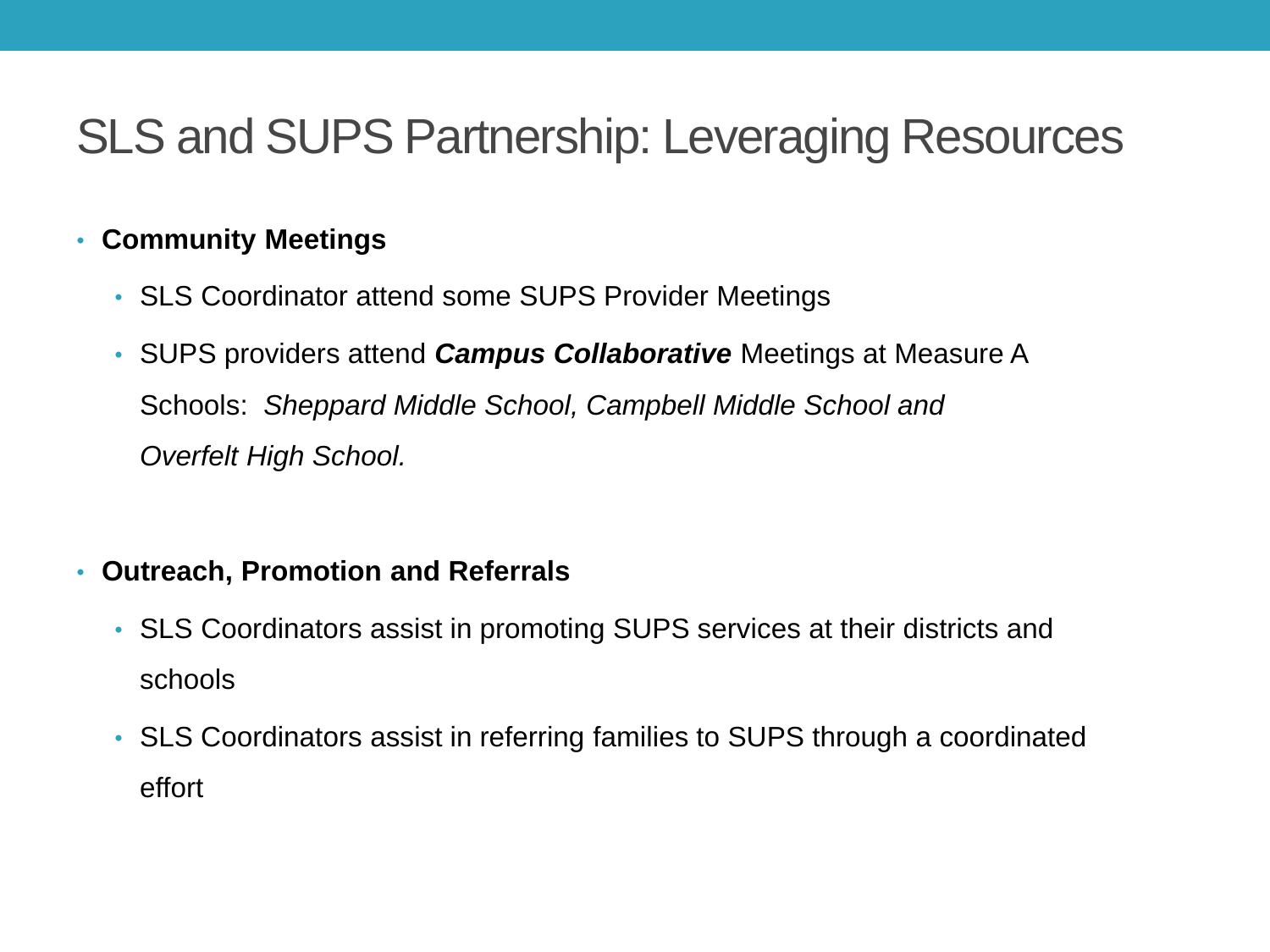# SUPS Curricula

- Too Good for Drugs
- Community Matters Peer-to-Peer Substance Use Prevention Program
- Drugs, Alcohol & Youth Parent Workshops
- Strengthening Families Program (SFP)
- Substance Use Presentations
- Friday Night Live/Club Live (FNL)
- Suicide Prevention Programs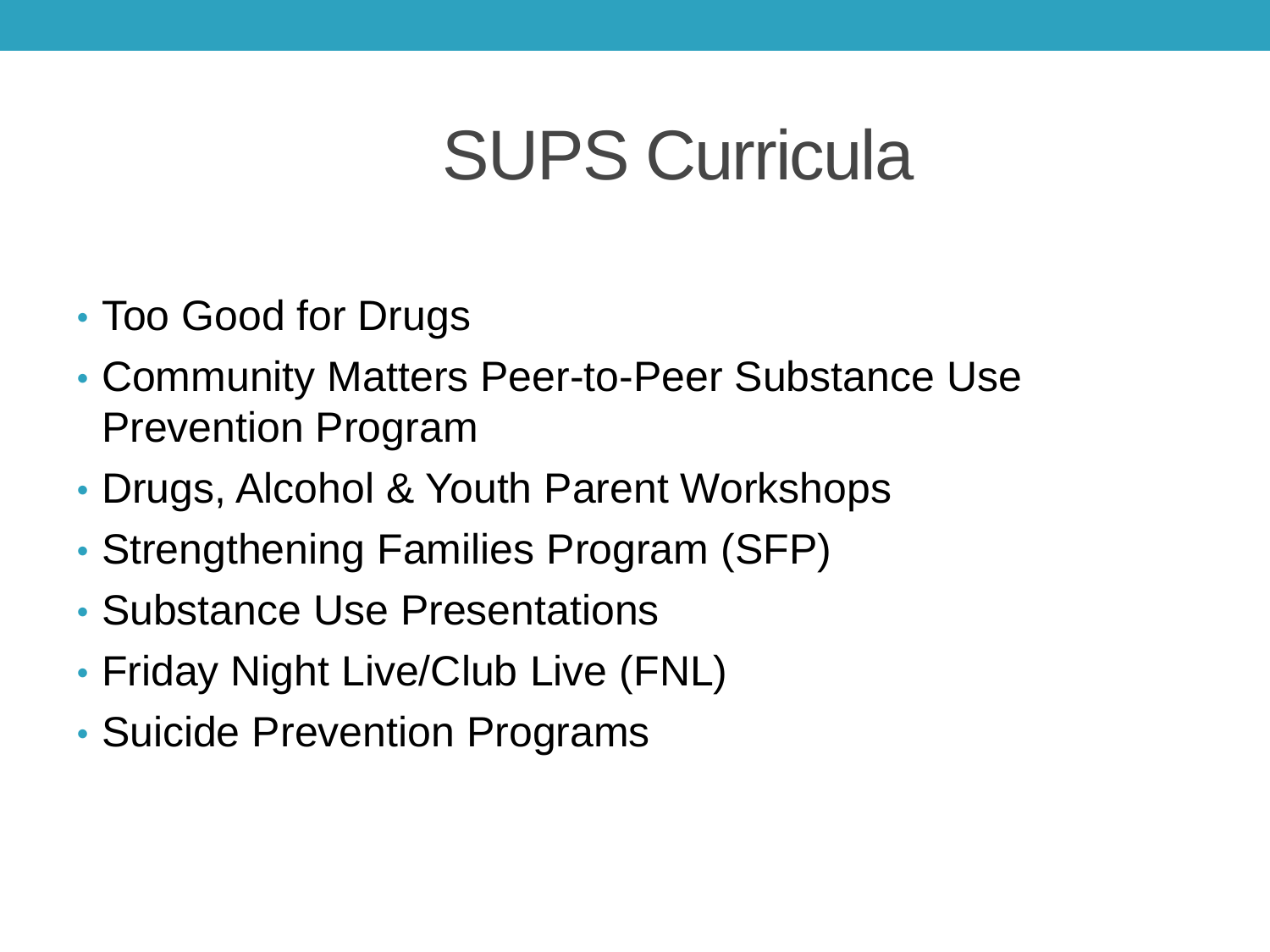#### Leveraging partnership to facilitate *streamlined coordination*